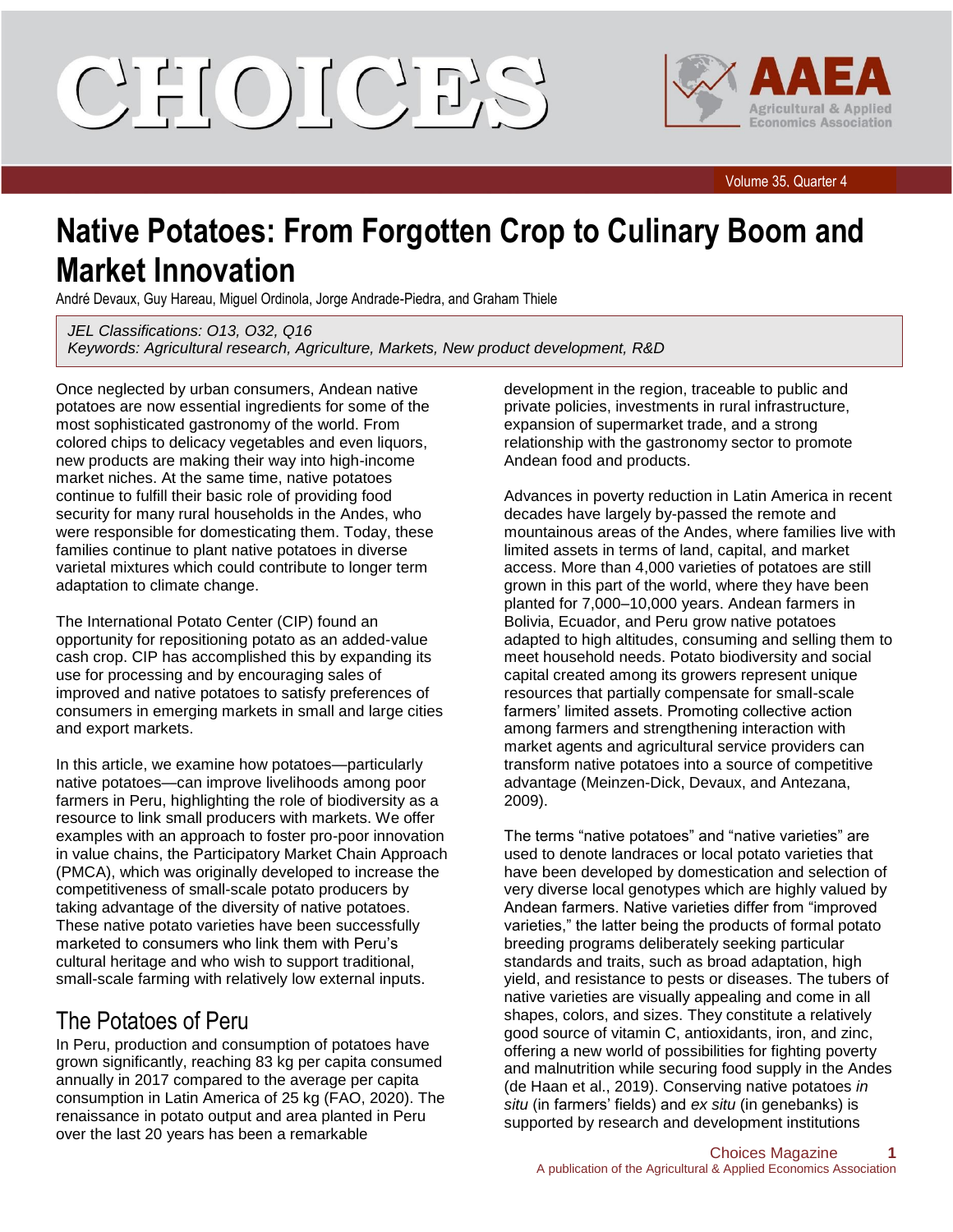such as CIP.

Because native potatoes grow better at higher altitudes (above 3,300 meters above sea level), where smallscale farmers predominate, CIP decided to focus on them in a regional initiative, Papa Andina, to support development based on market innovations. Focusing on native potatoes was a "poverty filter" to give a competitive advantage to the poor Andean farmers who grow them (Thiele and Devaux, 2011). This approach brought together research organizations and value chain partners with a goal of enhancing an array of complementary technological and institutional innovations.

### Market Development for Native Potatoes in Highland Peru

Until the early 2000s, most large farmers in Peru cultivated a handful of improved potato varieties for sale in urban markets, while smallholders primarily grew native varieties for home consumption, selling little in nearby local markets. Small-scale farmers' high transaction costs, poor connection to markets, limited access to information, and low negotiation capacity limit their access to larger, more dynamic markets in major cities that could be more profitable (Escobal and Cavero, 2012). The few native potatoes available in large cities were mostly consumed by households who had migrated from rural to urban areas.

From a market perspective, the Peruvian potato market is segmented into three main sectors: white improved potatoes or commercial potatoes, yellow native potatoes, and colored native potatoes (Figure 1). White potatoes are primarily grown for cash by large-scale farmers, who have a comparative advantage because of scale, market, and information access. Linked to the preferences of urban consumers, yellow native potatoes are well positioned in the national market and can be described as semi-commercial. They also have potential for export to Peruvians living abroad, mainly in the United States. Last, colored native potatoes represent the highest biodiversity level but were, until recently, still an unexploited resource with potential to be promoted in local supermarkets as a gourmet product linked to specific visual, nutritional, and cultural characteristics. Increasing concerns about food quality and safety have also stimulated demand for locally grown foods, including native potatoes from the high Andes (Ordinola et al., 2011; Shimizu and Scott, 2014).

Addressing small-scale farmers' marketing constraints was an important entry point for CIP's Papa Andina initiative. National macroeconomic and agricultural sector policies that began in the 1990s in Peru had created a favorable context for this type of approach. The policy developments were complemented by increasing international recognition of Peruvian cuisine and a new image of potatoes as a source of national pride—both of which stimulated domestic demand. Meeting this demand for native potatoes meant

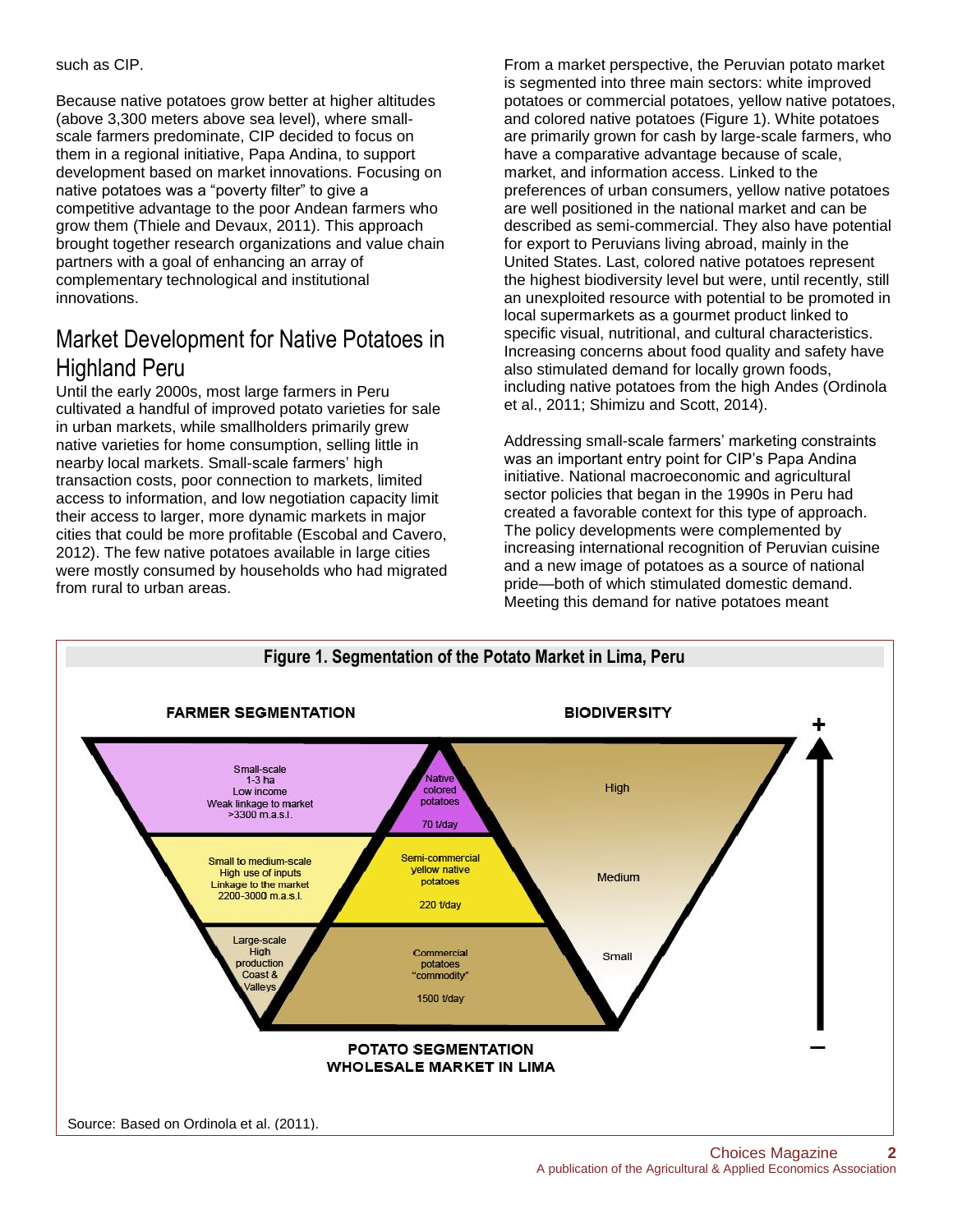improving product presentation and quality as well as ensuring a regular supply to consumers year-round.

#### Product development: The Participatory Market Chain Approach (PMCA)

PMCA is a flexible innovation approach that brings together smallholder farmers, market agents, researchers, and other service providers in a structured process to identify and exploit potential business opportunities that benefit farmers as well as others who participate in the value chain (Bernet, Thiele, and Zschocke, 2006). It involves a sequence of activities usually implemented over 12–18 months. Initially, research and development (R&D) professionals play key roles facilitating the process. Later, as value chain actors build trust between each other, agree on common goals, and become more actively engaged, R&D professionals recede from the leading role and support the process and methods.

PMCA has three distinct phases. During phase 1, R&D professionals conceptualize and identify the value chain through a value chain diagnostic and map the actors, their interests, and challenges. Phase 2 aims to generate and assess alternatives for improving marketing in specific selected products (in this case native potatoes). This phase involves group work by value chain actors and service providers with the support of R&D professionals. In phase 3, development work begins on promising commercial innovations. Early successes may encourage individuals and groups to continue interacting and innovating in the future. As a result, this interplay can generate other types of innovations, such as technological adjustments for farmers, new product development, and novel changes to create an enabling institutional environment.

From 2001 to 2010, the regional Papa Andina initiative aimed to improve the competitiveness of Peru's potato sector, working with more than 20 public, private, and non-governmental organizations to stimulate potato production and marketing (Devaux, Ordinola, and Horton, 2011; Ordinola et al., 2011). The implementation of PMCA, led by CIP, identified commercial innovations working with supermarkets, processing companies, culinary schools, and the media to raise the profile and uses of new products of native potatoes for high-value markets domestically and for potential niche markets abroad. This work triggered innovation processes that benefited participating farm families and Peru's potato sector as a whole, improving market access for smallholder farmers and generating recognition of their role in the conservation of the native potato diversity. This PMCA also provided a diverse group of stakeholders in the native potato value chain with their first opportunity to explore options and develop innovations that could mutually benefit farmers, processors, chefs, and sellers at different market stages.

During the implementation of PMCA, CIP worked with several local agricultural service providers to meet the technical needs of farmers and processors to capitalize on new market opportunities. CIP and Peru's national potato program (through the Instituto Nacional de Innovación Agraria, INIA) identified and selected 61 native potato varieties suitable for processing, including them in the official registry of varieties managed by the National Service of Agrarian Health (Servicio Nacional de Sanidad Agraria, SENASA). This registration allowed the release of these native potatoes as commercial varieties. More effective pest and disease control measures and systems for improving the quality of native potato seeds were also developed. Small-scale farmers could then grow native potatoes more efficiently and access quality seed. A multisector working group emerged to establish Peru's "National Potato Day," which has been celebrated annually on May 30 since 2005.

Two new products were released in the market: Tikapapa, the first Peruvian brand of high-quality gourmet, fresh-bagged native potatoes, and Jalca Chips*,*  the first brand of colored native potato chips. The success of these products stimulated other entrepreneurs to develop additional new products and, over time, innovation has become a prominent feature of value chains for native potatoes. Several new fresh and processed potato products were developed, including packaged, high-quality, and traditionally freeze-dried native potatoes and an instant "Andean mashed potato." Interest from large-scale market players led to the creation of an array of new potato-based products and different brands of native potato chips of superior quality, ranging from products of multinationals such as Frito Lay and the Peruvian-based Gloria Group to those produced by small local companies in response to markets' diverse demands. CIP continued to support the development of Peru's potato sector and innovation processes, working with policy makers, engaging in public awareness and policy incidence, and building capacity for local organizations.

The initial success attracted the interest of other organizations to promote the use of native potatoes as a gourmet product for export markets. AGROPIA, a farmer organization in the Huancavelica region, with the support of Agronomes et Vétérinaires Sans Frontières (AVSF) and the non-government organization Centro de Desarrollo Integral de Comunidades (CEDINCO), supported the production and sales of colorful blue and red potato chips that were introduced in the European organic and fair trade markets under the brand Ethiquable [\(https://www.ethiquable.coop/\)](https://www.ethiquable.coop/). After obtaining Fair Trade certification in 2012, AGROPIA also earned an organic farming certification to penetrate the international and national markets in high-end sectors. With the support of the local municipality of Huancavelica, this initiative made it possible to revitalize the production of native potatoes in this mountainous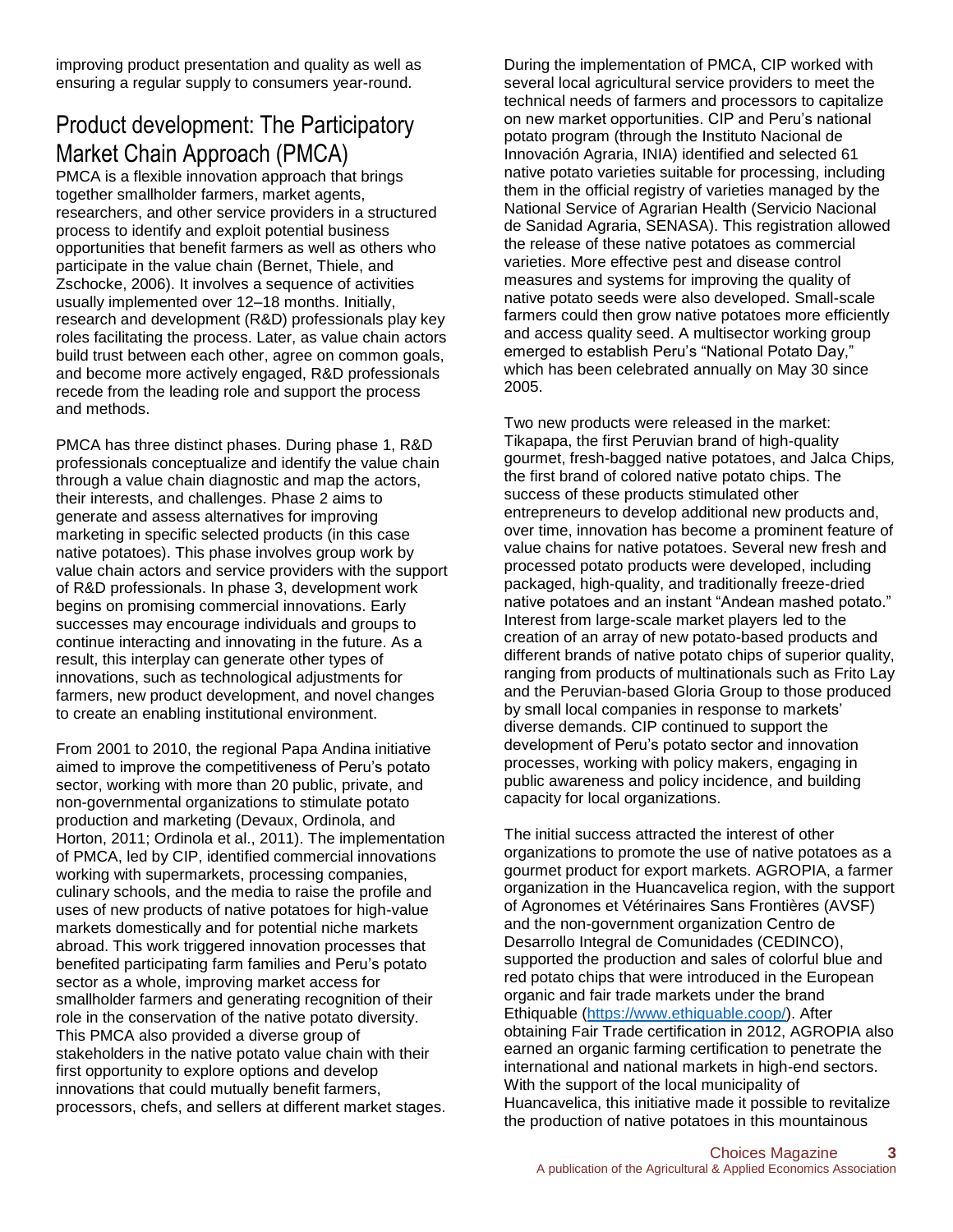territory as a strategy to fight poverty. Today, the 150 family members of AGROPIA are earning higher incomes thanks to the high prices offered by the fairtrade export markets and high-value national niche markets.

As another innovation in the private sector, the company Inka Crops [\(http://www.inkacrops.com/\)](http://www.inkacrops.com/) exports native potato processed products and coordinates with approximately 25 farmers' associations in the regions of Junín and Huancavelica in the highlands of Peru. Its destination markets are the United States and Europe under the Peruvian Potato Chips brand, and Inka Crops is the currently main exporter of native potatoes (Agraria.pe, 2020).

In these contexts, the PMCA "triggered" an innovation process whereby the second and third generation of innovations, which emerged after the PMCA exercise, continued to evolve and were often more important than those developed during the initial application of the PMCA approach (Figure 2).

#### Outcomes of PMCA

The suite of complementary and new interventions significantly increased the supply of and demand for native potatoes in Peru, opened export markets for new products, and generated benefits for small-scale producers, processors, and other actors along the value chain. By 2010, farmers growing native varieties were

selling 28% of their harvest compared to 60% for those growing improved varieties. However, this represented a 40% increase in native potatoes sales since 2000, compared to a 5% increase for improved varieties over the same period. Since farm-gate prices had also increased, especially for native potatoes, total value of production for potatoes rose during the period. Between 2000 and 2011, the value of sales of improved and native potato varieties increased by 67% and 159%, respectively. An estimated 70,000 farmers are selling native potatoes (Horton and Samanamud, 2013). More recently, the World Bank estimated that the value of total native potato exports in Peru (snacks, frozen, dehydrated, and fresh) increased from USD 821,000 in 2010 to USD 2.5 million in 2015, following the increased trade between the Andean region and export markets. Nearly 70% of this value came from the snack category, which would include potato and native potato chips, among other products (World Bank, 2017; Málaga, Avila-Santamaria, and Carpio, 2019).

#### The Revalorization of Native Potatoes in Ecuador

The experience in Peru was mirrored by the public and private sectors in Ecuador. CIP, the private company INALPROCES, the national agriculture research institute (INIAP), and the farmer organization CONPAPA collaborated to develop market opportunities based on the country's wealth of native potato varieties (Devaux et



Source: Author's own elaboration.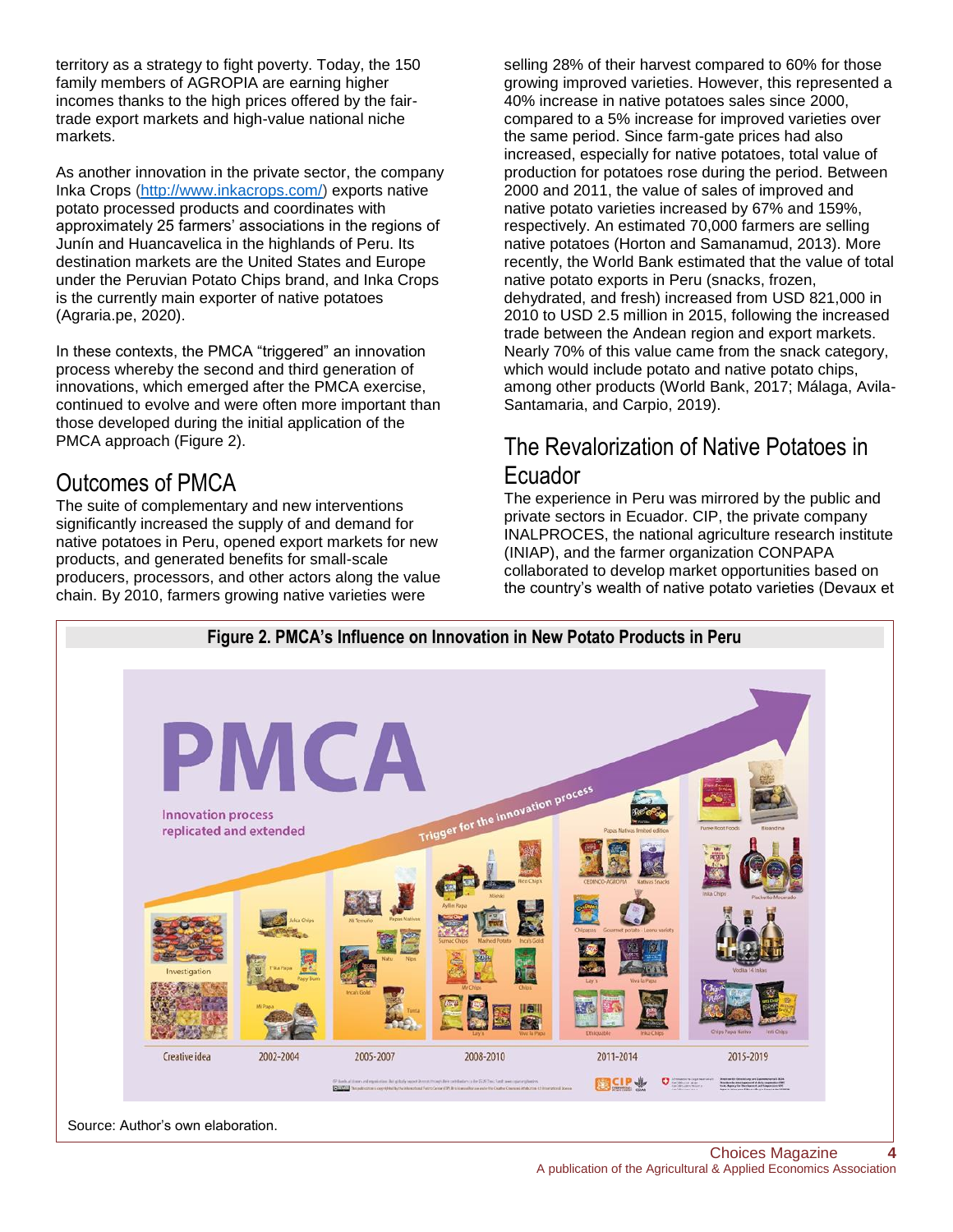al., 2020). Together, they began identifying native potatoes adequate for processing that could be produced and supplied by CONPAPA. Two colorful varieties obtained by INIAP were chosen for producing quality potato chips: INIAP-Puca Shungo (Red Heart) and INIAP-Yana Shungo (Black Heart). The main characteristic of these chips was an intense reddish or purple coloration in their flesh, indicating the richness of antioxidants that differentiates them from better known improved varieties. Colorful native potato chips became available for sale in 2011 in more than 30 countries in Europe, North America, and the Middle East under the brand name Kiwa (Acosta, 2018). This commercial innovation also catalyzed a range of technological innovations, including the production of high-quality seed and training services for farmers. For its native potato chips endeavor, the business model promoted by INALPROCES has won several awards, including the Anuga Food Fair "Taste 11 Award" for top innovation in 2011.

#### From Staple to Specialty: Can the Native Potato Boom Survive?

A major lesson to be gleaned from CIP's Papa Andina initiative is to increase the competitiveness of value chains so Andean farmers can build new livelihood strategies using potato genetic diversity.

The promotion of biodiversity as a poverty filter to build competitive advantage for small-scale producers and help them link to markets achieved the goals of revalorization and cultural change about potato biodiversity. The recognized experience with the native potatoes in the Andes was shared by CIP and triggered similar processes in other regions and with other crops, in parallel with increasing awareness and demand for functional foods worldwide. Colored potatoes and potato chips, for example, are now seen in markets as distant as the United States, Canada, and Europe.

The PMCA contributed to revalorization and use of native potatoes. Consequently, urban consumers now identify native potatoes as a part of Peruvian cultural identity and a source of national pride for Peru and other Andean countries. The willingness to pay for products that help to conserve biodiversity has increased significantly and represents an incentive for farmers to continue growing native potatoes. On the other hand, value chain opportunities for native potato varieties should continue to be identified but they alone are not

sufficient to conserve agrobiodiversity. Therefore, in addition to value chain development, a complete set of conservation interventions must be implemented simultaneously. Some examples include seed fairs, local seed banks, and payments for agrobiodiversity conservation schemes (Tobin et al., 2018).

There has certainly been impressive market development for native potato varieties and processed products, and innovation continues to develop in this area. This is especially visible in the gastronomy sector in Lima and other major cities in the Andean region, as well as niches in other countries that have been exploited by private companies. Sales of native potatoes in different forms have increased, and they are now seen as a delicacy by high-end consumers. However, native potato production managed by small-scale farmers still faces constraints to respond to the market development and opportunities continue to be lost. Productivity and processing quality can be affected by harsh growing conditions, and strong seasonality limits consistent supply.

The current crisis due to the coronavirus pandemic has created additional challenges. The gastronomy sector, a major driver of the development of the native potato value chain, has been hit the hardest, and it is still uncertain when and how it will recover. Value chains have been disrupted and rural communities have applied strict lockdowns to avoid spread of COVID-19 in their areas. Transporting products from the Andean region to larger cities and metropolitan areas has been restricted and market access continues to be a major concern. However, the effects of COVID-19 do not drive native potatoes back to square one, since many of the accompanying institutional innovations and the preferences of consumers for these products will remain. Many exporting companies and supermarkets have respected contracts and continue buying native varieties. Once the "new normal" becomes clear, rural Andean farmers will need additional investments and support to overcome bottlenecks similar to those they faced before to recover income and wealth that is currently being lost.

The actual contribution of native potato value chains to large-scale poverty reduction in the Andes is still not known with certainty. However, improved market access and higher prices for native potatoes have allowed many farmers to improve their livelihoods, an enduring legacy of these amazing potatoes, which are such a part of Andean heritage.

#### For More Information

Acosta, M. 2018. "Launch, Growth and Challenges of Native Andean Potatoes as We Take Them World-Wide." In *Abstract Book of the 10th World Potato Congress and XXVIII ALAP 2018 Congress: Biodiversity, Food Security and Business.* Cusco, Perú: Instituto Nacional de Innovación Agraria-INIA, pp. 73–74.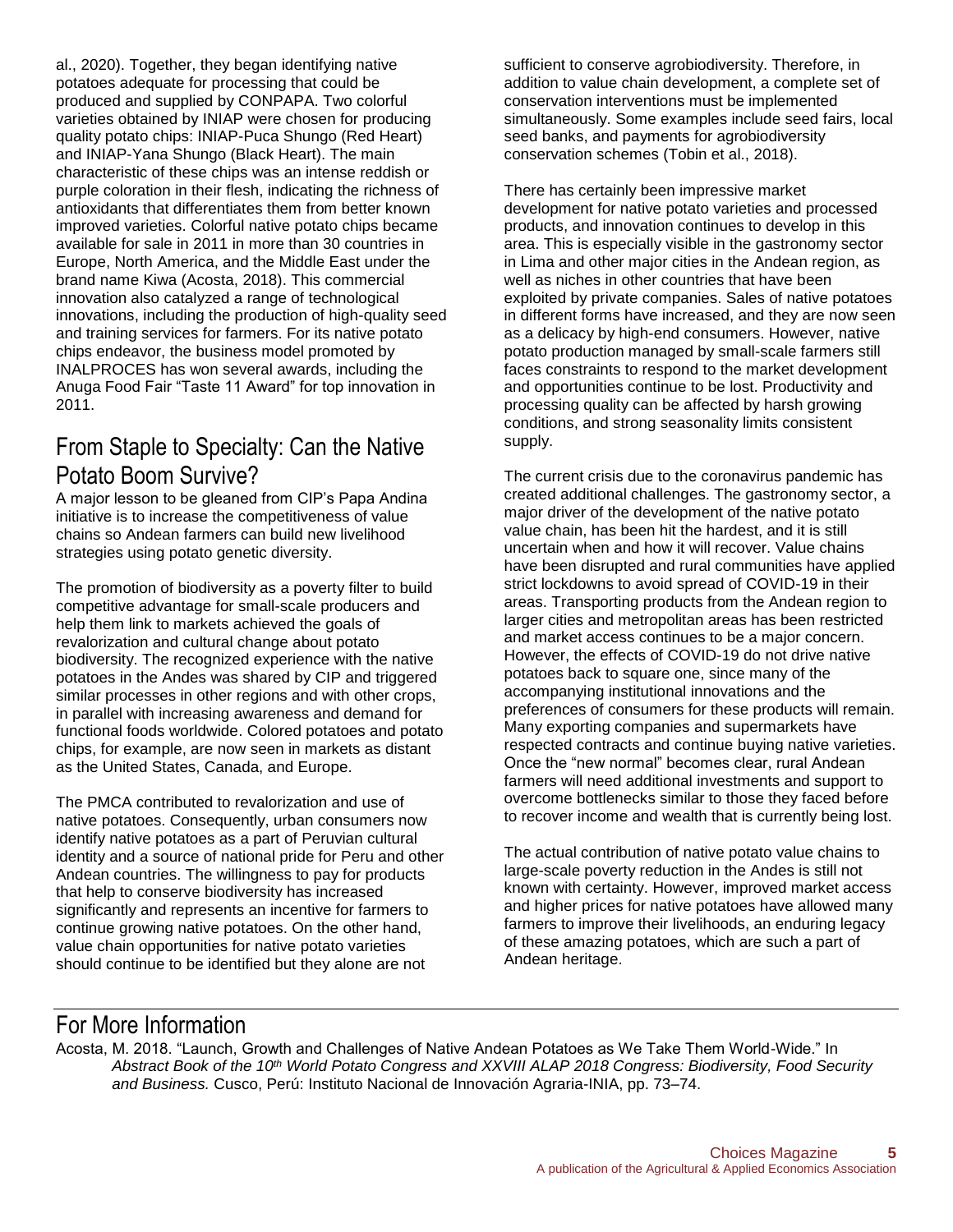- Agencia Agraria de Noticias (Agraria.pe). 2020. Lima, Peru. [https://agraria.pe/noticias/a-pesar-de-la-pandemia-inka](https://agraria.pe/noticias/a-pesar-de-la-pandemia-inka-crops-exportara-este-ano-84-tone-22082#:~:text=En%202019%2C%20Inka%20Crops%20logr%C3%B3,que%20fue%20de%2065%20toneladas)[crops-exportara-este-ano-84-tone-](https://agraria.pe/noticias/a-pesar-de-la-pandemia-inka-crops-exportara-este-ano-84-tone-22082#:~:text=En%202019%2C%20Inka%20Crops%20logr%C3%B3,que%20fue%20de%2065%20toneladas)[22082#:~:text=En%202019%2C%20Inka%20Crops%20logr%C3%B3,que%20fue%20de%2065%20toneladas](https://agraria.pe/noticias/a-pesar-de-la-pandemia-inka-crops-exportara-este-ano-84-tone-22082#:~:text=En%202019%2C%20Inka%20Crops%20logr%C3%B3,que%20fue%20de%2065%20toneladas) [Accessed October 2020].
- Bernet, T., G. Thiele, and T. Zschocke. 2006. *Participatory Market Chain Approach (PMCA): User Guide.* Lima, Peru: International Potato Center. Available online: [http://cipotato.org/publications/pdf/003296.pdf.](http://cipotato.org/publications/pdf/003296.pdf)
- De Haan, S., G. Burgos, R. Liria, F. Rodriguez, H.M. Creed-Kanashiro, and M. Bonierbale. 2019. "The Nutritional Contribution of Potato Varietal Diversity in Andean Food Systems: A Case Study." *American Journal of Potato Research* 96: 151–163.
- Devaux, A., M. Ordinola, and D. Horton, eds. 2011. *Innovation for Development: The Papa Andina Experience.* Lima, Peru: International Potato Center (CIP), 314pp.
- Devaux A., C. Velasco, M. Ordinola, and D. Naziri. 2020. "Enhancing Value Chain Innovation through Collective Action: Lessons from the Andes, Africa, and Asia." In H. Campos and O. Ortiz, eds. *The Potato Crop*. Cham, Switzerland: Springer Cham.
- Escobal, J., and D. Cavero. 2012. "Transaction Costs, Institutional Arrangements and Inequality Outcomes: Potato Marketing by Small Producers in Rural Peru." *World Development* 40(2): 329–341.
- Food and Agriculture Organization of the United Nations (FAO). 2020. *FAOSTAT*. Rome, Italy: FAO. Available online: [https://www.fao.org/faostat/en/.](https://www.fao.org/faostat/en/)
- Horton, D., and K. Samanamud. 2013. *Peru's Native Potato Revolution*. Lima, Peru: International Potato Center, Papa Andina Innovation Brief 2.
- Málaga, J., J.J. Avila-Santamaría, and C.E. Carpio. 2019. "The Andean Region: An Important and Growing U.S. Agricultural Trade Partner." *Choices* 34(3): 1–9.
- Meinzen-Dick, R., A. Devaux, and I. Antezana, I. 2009. "Underground Assets: Potato Biodiversity to Improve the Livelihoods of the Poor." *International Journal of Agricultural Sustainability* 7(4): 235–248.
- Ordinola, M., A. Devaux, K. Manrique, C. Fonseca, and A. Thomann. 2011. "Strengthening Competitiveness of the Potato Market Chain: An Experience in Peru." In A. Devaux, M. Ordinola, and D. Horton, eds. *Innovation for Development: The Papa Andina Experience*, Lima, Peru, International Potato Center, pp. 151–160.
- Shimizu, T., and G. Scott. 2014. "Los Supermercados y Cambios en la Cadena Productiva para la Papa en el Perú." *Revista de la Asociación Latinoamericana de la Papa* 18(1): 77–104.
- Thiele, G., and A. Devaux. 2011. "Adding Value to Local Knowledge and Biodiversity of Andean Potato Farmers. The Papa Andina Project." In A. Devaux, M. Ordinola, and D. Horton, eds. *Innovation for Development: The Papa Andina Experience*. Lima, Peru, International Potato Center, pp. 37–39.
- Tobin, D., R. Bates, M. Brennan, and T. Gill. 2018. "Peru Potato Potential: Biodiversity Conservation and Value Chain Development." *Renewable Agriculture and Food Systems* 33(1): 19–32.
- World Bank, 2017. "Gaining Momentum in Peruvian Agriculture: Opportunities to Increase Productivity and Enhance Competitiveness (English)." Washington, DC: World Bank Group. Available online: [http://documents.worldbank.org/curated/en/ 107451498513689693/.](http://documents.worldbank.org/curated/en/%20107451498513689693/)